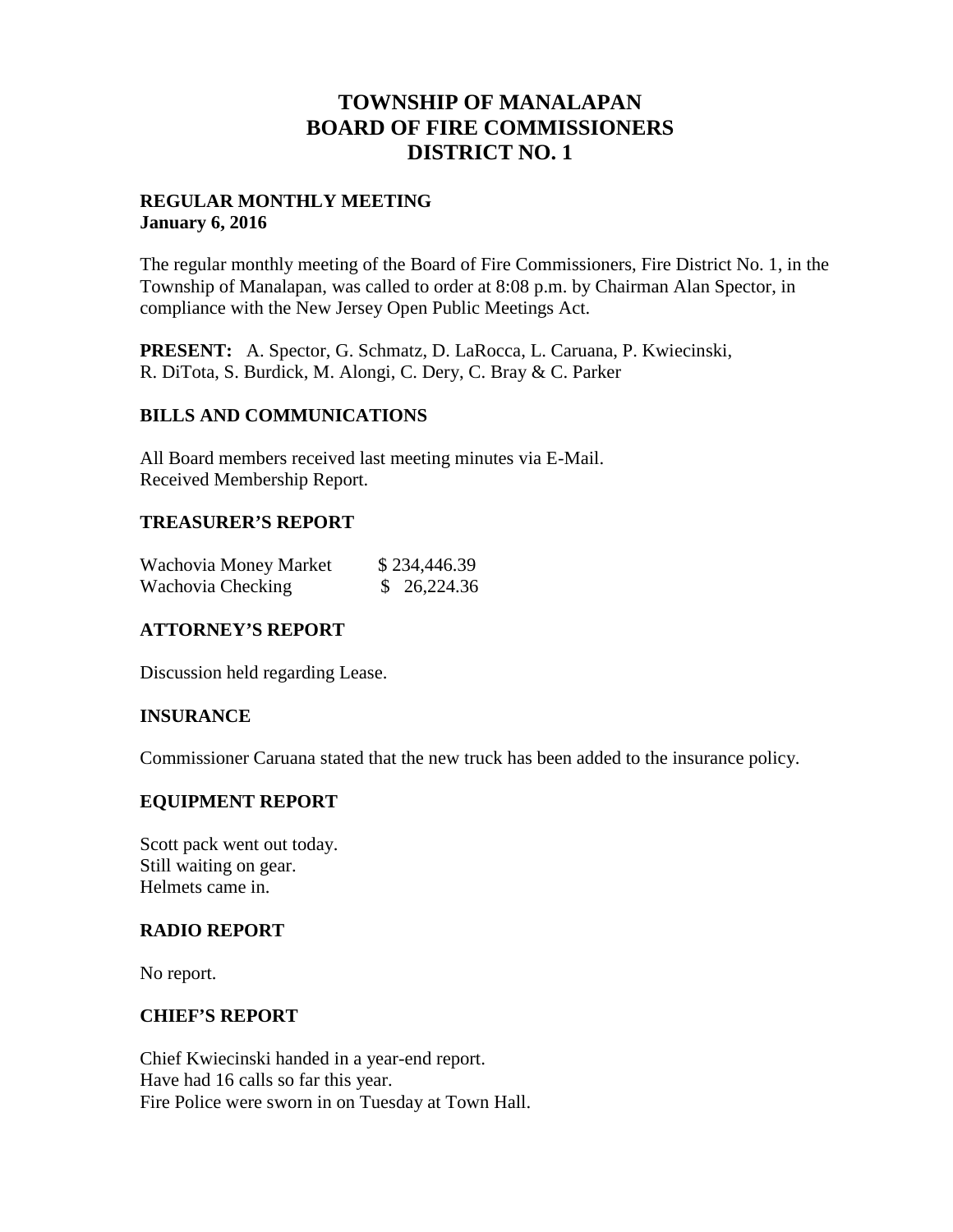### **TRUCK REPORT**

26-1-90 – still being worked on; should be done next week. Hurst tool is being repaired.

#### **ASSOCIATION REPORT**

Hal Brager is working on getting estimates for roof repairs and for new quilted jackets. Sprinkler system was leaking at the Satellite.

#### **TRUSTEES' REPORT**

No report.

#### **OLD BUSINESS**

See attached.

#### **NEW BUSINESS**

Commissioner Schmatz made a motion to pay all vouchers; this was seconded by Commissioner LaRocca. All voted aye.

Rob DiTota stated that training for the year should only cost about \$1,500.

Commissioner Schmatz made a motion not to exceed \$500 to purchase tools for the Chiefs' vehicles; this was seconded by Commissioner LaRocca. All voted aye.

Budget meeting will be held on January  $13<sup>th</sup>$  at 8:00 p.m.

Meeting opened to the public at 8:52 P.M.

A motion was made by Commissioner Spector to adjourn; it was seconded by Commissioner LaRocca and all voted aye.

Meeting adjourned at 8:54 P.M.

Respectfully submitted, Alan Spector, Chairman